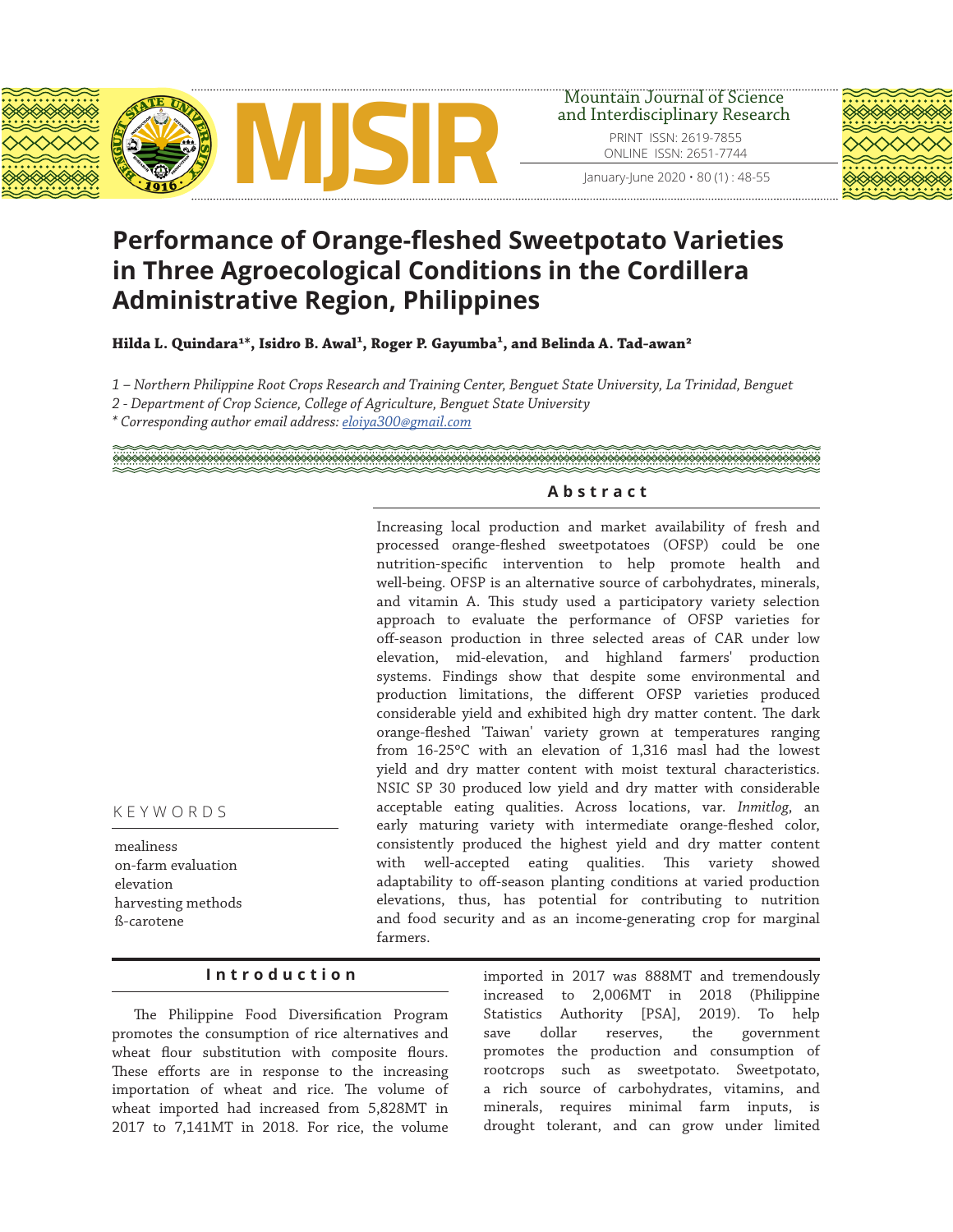soil fertility (Philippine Council for Agriculture, Aquatic and Natural Resources Research and Development [PCAARRD], 2006).

Like other root crops except for yacon, sweetpotato is classified as low glycemic food because it contains a considerable amount of dietary fiber (Trinidad et al., 2010). As defined, glycemic index (GI) refers to how fast the blood sugar rises after food ingestion. The slow release of glucose in the bloodstream could help maintain the optimum level of blood glucose. Hence, the consumption of sweetpotato can potentially be a food remedy to diabetic patients or those who need low carbohydrate diets.

In addition to its role in maintaining blood sugar, sweetpotatoes particularly the OFSP, contain significant amount of ß-carotene. ß-carotene is a precursor of vitamin A and has the highest vitamin A activity of all carotenoids (Burri, 2011). Accordingly, one retinol from animal sources is equivalent to 3.33 units of vitamin A activity, while one retinol from ß-carotene is equivalent to 10 units of vitamin A activity. Besides being a vitamin-precursor, ß-carotene also functions as an anti-oxidant as a free radical scavenger (Tilman et al., 2010). Thus, OFSP, which is packed with ß-carotene and energy, can help address the nutritional problem where more than 65% are energy deficient and more than 70% of the population have insufficient Vitamin A intake (Food and Nutrition Research Institute [FNRI], 2008). As recommended, the easiest way to increase vitamin A intake in the diet is by consuming carotene-rich sweetpotatoes (Neela & Fanta, 2019).

However, expanding OFSP cultivation is hampered by the limited availability of OFSP varieties. It has been observed that the commonly planted sweetpotatoes in the Cordillera Administrative Region (CAR) are the white- and yellow-fleshed varieties. Although these varieties contain considerable amounts of carbohydrates and minerals, their ß-carotene ranges only from five to 280 ug/100g (FNRI, 1997). Hence, extensive cultivation of OFSP is encouraged because the most important factor that can help address vitamin A deficiency is the variety used in the intervention (Burri, 2011). But, farmers' variety adoption may depend on its adaptability to local farming system, yield, potential market demand and ability to provide considerable income (Gemechu, 2019; Kurabachew, 2015).

This study aimed to evaluate the suitability of OFSP varieties for off-season production in three selected areas of CAR under low elevation, mid-elevation and highland farmers' production systems. Off-season harvest enables farmers to market their produce at a higher price and provide a continuous supply of sweetpotatoes.

## **Materials and Methods**

## **Mass Propagation of OFSP Varieties in Farmers' Nursery**

Tissue-cultured OFSP, namely *Inmitlog, Taiwan* and *NSIC SP 30* produced at the Northern Philippine Root Crops Research Center of Benguet State University, La Trinidad, Benguet, Philippines, were used in the study. These tissuecultured plants were mass propagated inside the greenhouse, where tip portions of sweetpotato vines were cut, rooted, and established in sterilized rooting media. These established plant materials were used as source of cuttings for the on-farm evaluation trials in Tinglayan, Kalinga; Pidigan, Abra; and Aguinaldo, Ifugao.

#### **Description of the Experimental Sites**

The Municipality of Pidigan, Abra, which lies 59.8 masl, represented low elevation production conditions. The location has tropical climate with two distinct dry and wet seasons. Dry season starts from November to April and the rest of the months are rainy season. The temperature ranges from 20-33°C with 5.77-275.4mm rainfall, 69-84% humidity. The sweetpotatoes were planted after rice on sandy loam soil.

The mid-elevation production conditions was set up in Tinglayan, Kalinga with an elevation of 1,179 masl. The temperature, relative humidity, rainfall range from 14-26<sup>°</sup>C, 84-91%, and 23.08-392.98mm, respectively. The sweetpotatoes were grown in a rolling terrain, which consists of black mountain soil. No fertilizer was applied by the farmers because the area was previously planted with peanuts.

The high-elevation on-farm trial site was done in the municipality of Aguinaldo, Ifugao, which has an elevation of 1,316 masl. The temperature ranges from 13-25°C and has a humid environment ranging from 85-91%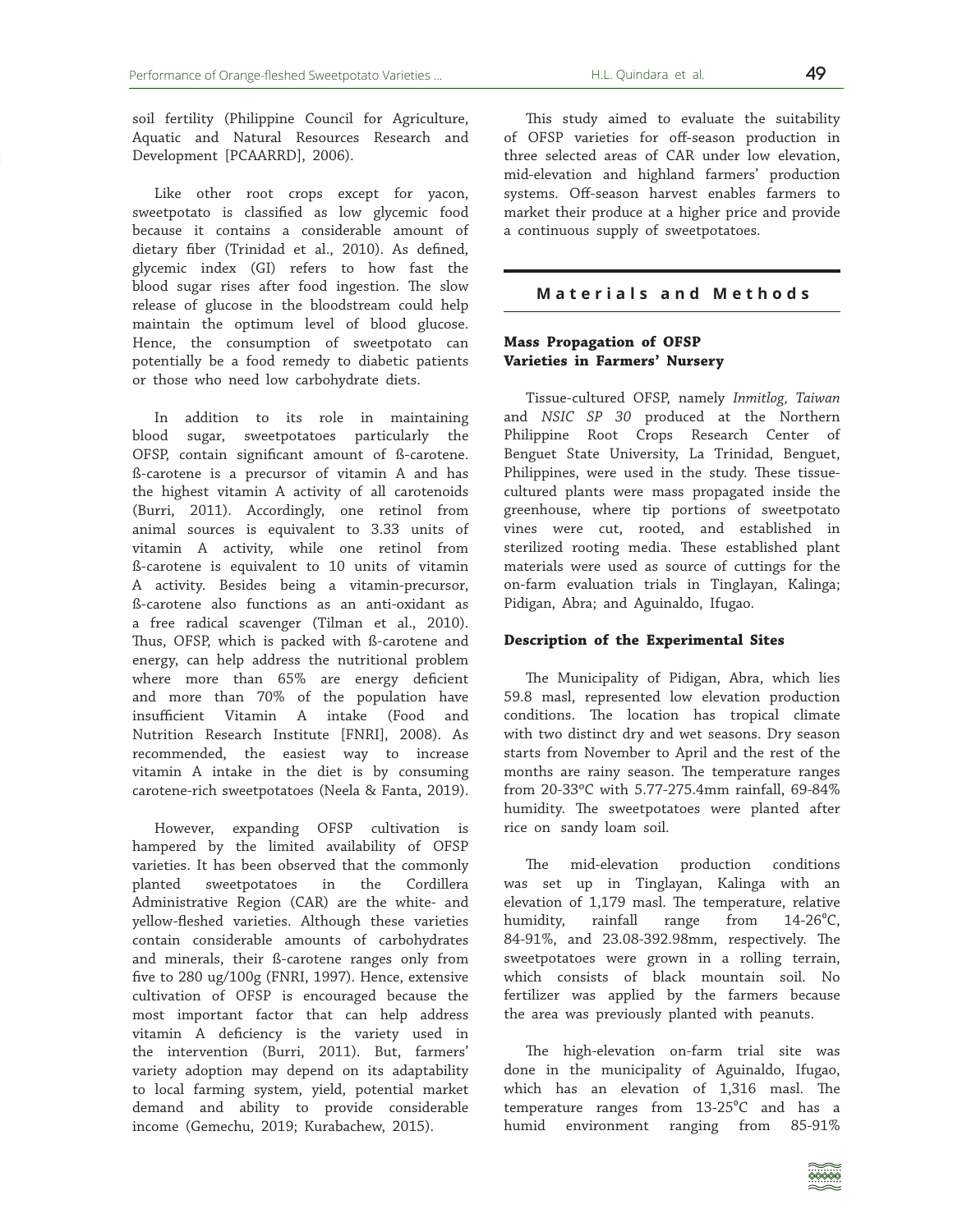relative humidity. The area planted was a terraced land consisting of clay loam soil previously planted with legumes. No inorganic fertilizer was applied. The farmer usually utilizes composted hog manure as fertilizer.

## **On-Farm Selection of Orange-fleshed Sweetpotatoes**

Three OFSP varieties *Taiwan, Inmitlog,* and *SP 30* (Figure 1) were planted in a 12-meter plot with 40 hills per plot with 30cm between hills. The experiments were laid out following the randomized complete block design with four replications. The farmers' practices cover land preparation, fertilizer application, irrigation and harvesting practices. Temperature during the growing period was recorded. In Kalinga and Ifugao, no fertilizer was applied because, according to farmers, the sweetpotato will utilize any residual fertilizer left from the previous legume (beans and peanut) planted. In Pidigan, Abra, the farmer broadcasted a very minimal amount of ammonium fertilizer  $(0.0280g/m^2)$  30 days after planting.

For the one-time harvest, roots harvested per replicate were weighed. For farmers who practice the priming method of harvest, the yields were recorded per priming period. The total weight of harvested roots from the 1st to the 4th priming per plot were summed up then converted into tons/ha.

Other important features of the sweetpotatoes were gathered through informal discussions with the farmers. Information taken included the number of days from planting to harvest and other observations on the characteristics of the different OFSP varieties.

#### **Dry Matter Analysis**

In addition to yield, the dry matter and eating qualities were considered in variety selection. In a study conducted by Laurie and Magoro, in 2008 and Dibi et al. in 2017, farmers' participatory selection of OFSP varieties was also based on yield, color, dry matter content, and taste.

In Pidigan, Abra site, where commercial growers harvest sweetpotatoes at one time, ten samples were taken per replicate for dry matter

evaluation. For the other farmers (Kalinga and Ifugao) who practice the priming method of harvest, samples were taken per harvest.

The average dry matter content from the 1<sup>st</sup> to 4th priming was computed. Collected samples were chopped, weighed and dried in an oven until samples attained a constant weight.

## **Figure 1**

*The Qualities of the Different OFSP Varieties Showing the Leaf and Root Characteristics* 



NSIC SP 30 variety







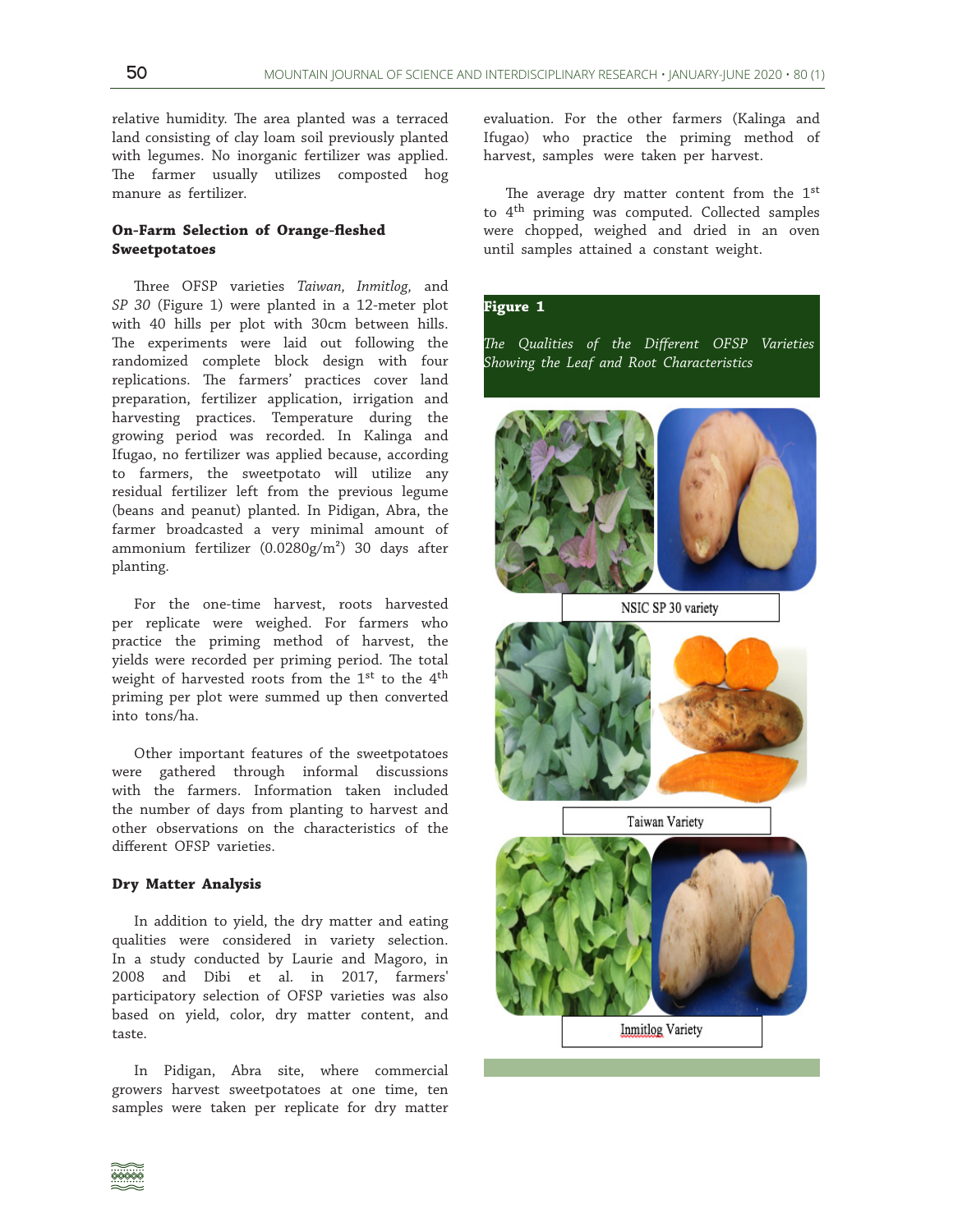## **Sensory Evaluation**

The consumption attributes reflected in the sensory qualities determine the degree of acceptance of consumers (Muresan et al., 2012). The consumption attributes were focused on mealiness and general acceptability. Mealiness is one important factor in determining quality of sweetpotatoes (Kitahara et al., 2017) because such attribute is mostly preferred by consumers (Kathabwalika, 2013). Harvested root samples were boiled and evaluated for mealiness and general acceptability involving 20 panelists per site. Mealiness was assessed using a scale of 1-not mealy; 2-slightly mealy; 3-moderately mealy; 4-mealy. The general acceptability of the different sweetpotato varieties were evaluated using the hedonic rating scale 1=like very much to 7=dislike very much. The acceptability of the overall eating qualities is important in determining the potentials of OFSP as a food-based approach in increasing vitamin A in the diet (Burri, 2011).

### **Data analysis**

Collected data were subjected to statistical analysis. Analysis of variance and comparison of means were estimated separately with statistical package MSTAT-C. The significance of the difference between means was determined using the Duncan's Multiple Range Test (DMRT) at 95% confidence levels (P≤0.05).

## **Results**

#### **Yield Performance of the OFSP varieties**

#### *Pidigan, Abra, Philippines*

OFSPs were harvested 85 days after planting. The ambient temperature during the growing period ranged from 17<sup>°</sup>C-34<sup>°</sup>C. Significant differences between varieties were observed in yield and dry matter content (Table 1 & 2). Of the three OFSP varieties, *Inmitlog* produced the highest yield of 18.4t/ha, which is significantly different from varieties *NSIC SP 30* (16.6 t/ha) and *Taiwan* (13.1t/ha). The dry matter content of *Inmitlog* (29.8 %) and *NSIC SP 30* (27.1%) is significantly different from the *Taiwan* variety (22.5%).

Variety *Inmitlog* had the highest mean sensory

| Table 1                                                                                                                                         |                    |                        |                  |                       |  |  |  |
|-------------------------------------------------------------------------------------------------------------------------------------------------|--------------------|------------------------|------------------|-----------------------|--|--|--|
| The Yield, Dry Matter Content, Mealiness and Sensory Acceptability of Sweetpotatoes Grown in Pidigan, Abra,<br>Philippines, February - May 2016 |                    |                        |                  |                       |  |  |  |
| Variety                                                                                                                                         | Yield, t/ha        | Dry Matter Content (%) | Mealiness        | General Acceptability |  |  |  |
| NSIC SP 30                                                                                                                                      | $13.6^{b}$         | 271ab                  | 2.6 <sup>b</sup> | 6.3                   |  |  |  |
| Taiwan                                                                                                                                          | 13.1 <sup>b</sup>  | $22.5^{\circ}$         | 2.3 <sup>b</sup> | 6.4                   |  |  |  |
| Inmitlog                                                                                                                                        | 18.40 <sup>a</sup> | 29.8 <sup>ab</sup>     | 3.1 <sup>a</sup> | 6.9                   |  |  |  |

Means with the same letter in a column are not significantly different at P≤0.05 by DMRT.

## **Table 2**

*The Yield, Dry Matter Content, Mealiness and Sensory Acceptability of Sweetpotatoes Grown in Tinglayan, Kalinga, Philippines, February – July 2016*

| Variety    | Yield, t/ha        | Dry Matter Content (%) | Mealiness | General Acceptability |
|------------|--------------------|------------------------|-----------|-----------------------|
| NSIC SP 30 | $18.4^{b}$         | $28.2^{b}$             | 2.6       | 6.2                   |
| Taiwan     | 17.2 <sup>b</sup>  | $23.3^c$               | 2.4       | 6.5                   |
| Inmitlog   | 21.8 <sup>ab</sup> | 32.7 <sup>a</sup>      | 2.8       | 6.7                   |

Means with the same letter in a column are not significantly different at P≤0.05 by DMRT.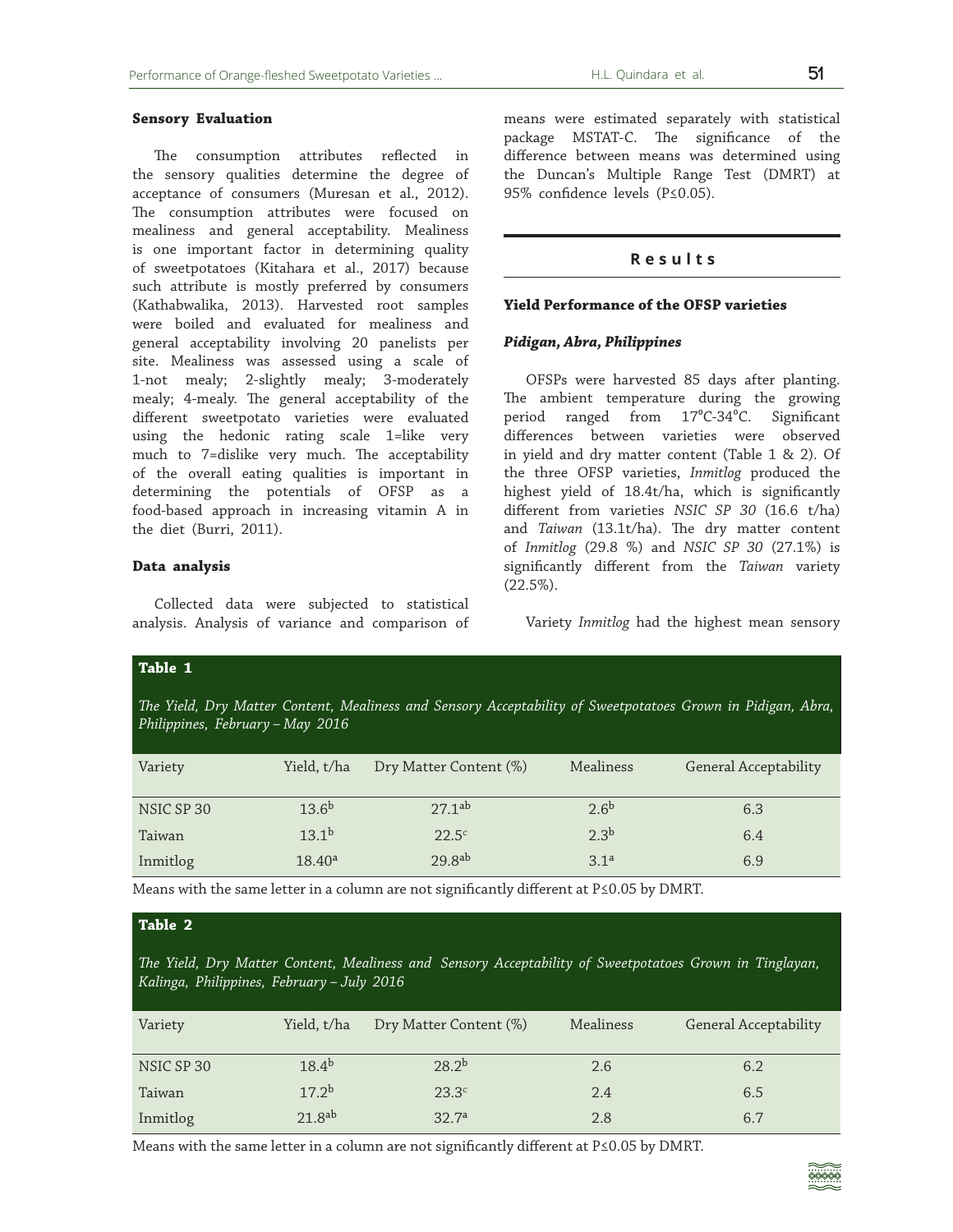scores for mealiness (3.1), which is significantly different from the *NSIC SP 30* (2.6) and *Taiwan*  (2.3) variety. These differences observed in mealiness did not significantly affect the rating for general acceptability. However, variety *Inmitlog* had the most acceptable general acceptability rating (6.9). The other two OFSP varieties have lower rating scores for general acceptability.

## *Tinglayan, Kalinga, Philippines*

The temperature during the growing period ranged from 15-32°C. The first priming began on variety *Inmitlog* 90 days after planting while priming on the other two varieties started 100-106 days after planting.

The different OFSP varieties vary significantly on yield and dry matter content. Variety *Inmitlog* had the highest yield and dry matter content with 21.8t/ha and 32.7%, respectively. *NSIC SP 30* and *Taiwan* varieties produced considerable yield at 18.4 and 17.2t/ha, respectively. The lowest dry matter content (23.3 %) was recorded from Taiwan variety. Although not significantly different, variety *Inmitlog* was given the highest rating scores for mealiness (2.8) and general acceptability (6.7).

## *Aguinaldo, Ifugao*

The temperature ranged from  $16-25^{\circ}$ C. Harvesting through priming started 100 days after planting for the variety *Inmitlog* and 110 days after planting for the other two varieties.

The different OFSP varieties showed varied responses under Aguinaldo, Ifugao production conditions (Table 3). Similar to the other sites, var. *Inmitlog* produced the highest yield (26t/ ha), dry matter content (30.6%), rating scores

for mealiness (3.2), and general acceptability (6.7) which is significantly different from the other two varieties. *Taiwan* variety gave the lowest yield, dry matter content, mealiness, and general acceptability rating of 22.20t/ha, 21.3%, 1.9, and 5.6 respectively.

#### **Discussion**

Harvesting using the priming method had higher total yield and dry matter content as compared with one-time harvest. Priming is a method used by subsistence farmers. This method is done by picking only the bigger roots (>100g) and allowing the smaller roots to increase its size. One-time harvest, which commercial growers employ, pick all sizes including the non-marketable sizes at 85-100 days after planting depending on the market price and incidence of sweetpotato weevil infestation. Priming allows roots to develop into its bigger size and accumulate more dry matter content.

Although the duration of the growing period in Pidigan, Abra was shorter, the yield of the sweetpotatoes were considerably higher (13- 18t/ha) than the national average yield of 5.56t/ha (PSA, 2013). The good yields gathered from all the sites indicate that the OFSP's tested have inherent characteristics capable of adapting to varied environmental conditions, production constraints, and minimal farm inputs in a short growing period (Trancoso-Reyes et al., 2016). Of the varieties evaluated, the *Inmitlog* variety had the highest yield (18t/ha), indicating that the yield was not affected by the limited soil moisture and hot temperature (25-35°C) experienced by the crop in April and May. The average temperature in February to March ranged from

## **Table 3**

*The Yield, Dry Matter Content, Mealiness and Sensory Acceptability of Sweetpotatoes Grown in Aguinaldo, Ifugao, Philippines, February – July 2016*

| Variety    | Yield, t/ha           | Dry Matter Content (%) | Mealiness        | General Acceptability |
|------------|-----------------------|------------------------|------------------|-----------------------|
| NSIC SP 30 | $22.62$ <sup>ab</sup> | 24.3 <sup>b</sup>      | 2.1 <sup>b</sup> | 6.2 <sup>b</sup>      |
| Taiwan     | 22.20 <sup>b</sup>    | $21.3^{bc}$            | 1.9 <sup>b</sup> | 5.6 <sup>b</sup>      |
| Inmitlog   | 26.00 <sup>a</sup>    | 30.6 <sup>a</sup>      | 3.2 <sup>a</sup> | 6.7 <sup>a</sup>      |

Means with the same letter in a column are not significantly different at P≤0.05 by DMRT.

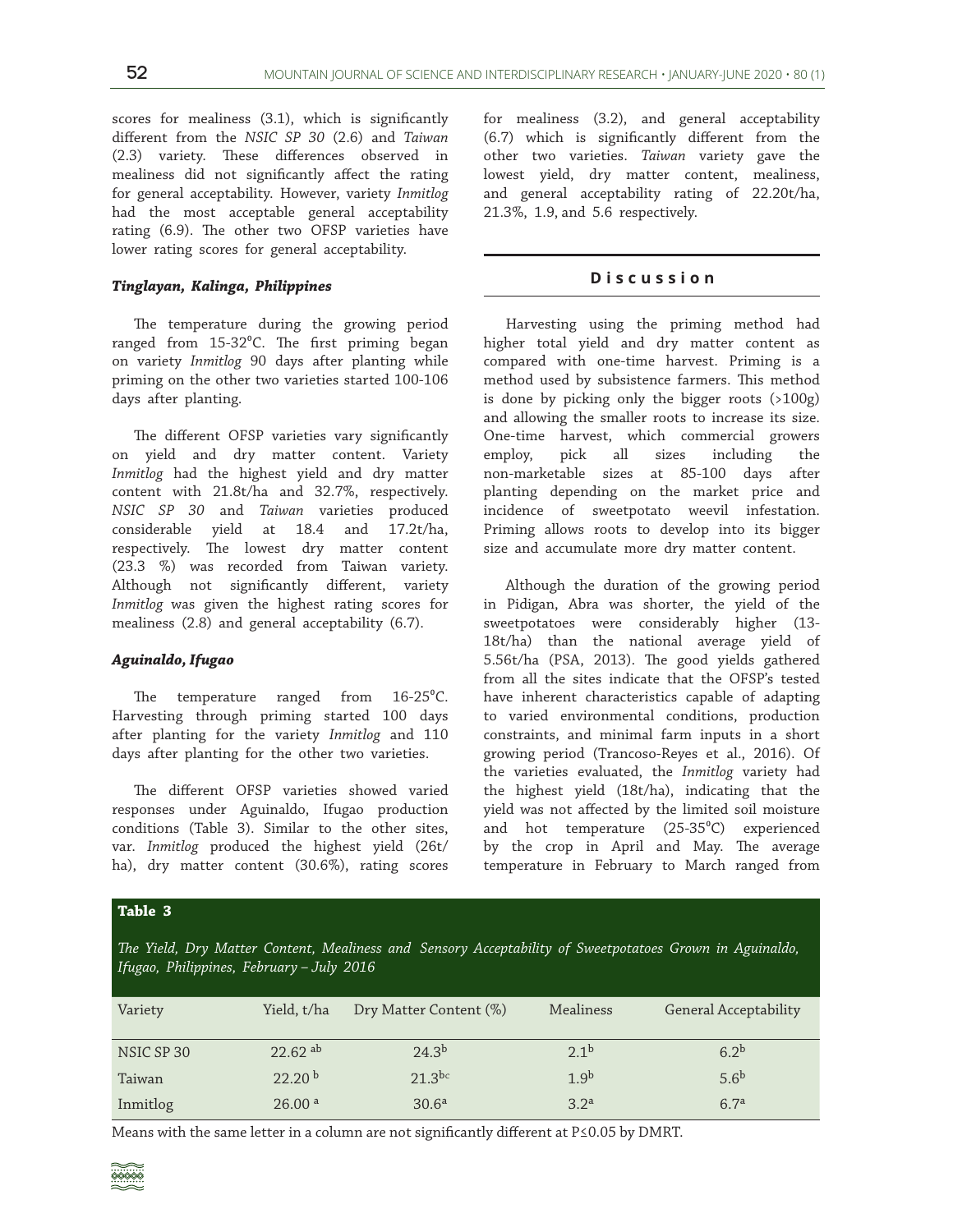17-23<sup>°</sup>C. Water available for the plants depended on the residual moisture in the soil, and abundant dew droplets observed early in the morning. Farmers observed the earlier formation of storage roots by *Inmitlog* than the other varieties. Although the marketable root sizes were smaller (50–70g) than the root sizes (>90g) of sweetpotatoes grown during the regular planting season, the number of roots per hill (5 -7) was not affected. Another important feature of *Inmitlog* variety observed by farmers is the spreading vine characteristic which could have helped attain considerable yield despite the limited water available in the soil. According to Placide (2013), this branching feature is a coping mechanism of the plant to explore any moisture available in the soil.

Dry matter content is one important criterion used in the variety selection of sweetpotatoes because it influences the mealy textural characteristics mostly preferred by consumers (Kathabwalika et al., 2013). Mealiness as an attribute for sweetpotato is related to the dry matter content and starch content where the starch granules of mealy cassava and potato varieties are larger than the non-mealy varieties (Safo-Kantanka et al., 1992; Fajardo et al., 2013). Of the three sites, the dark orange-fleshed var. *Taiwan* grown in (Aguinaldo, Ifugao) had the lowest dry matter content (21.3%). It was evaluated as moist, which resulted in lower general acceptability rating. However, in the warmer sites, this variety had higher ratings for mealiness and general acceptability because of its sweet taste and soft textural qualities. No ß-carotene analysis was done under highland conditions, but under lowland conditions, the ßcarotene content of this variety was 7,407ug/100g sample. This result could be similar to the findings of Ginting et al., 2017 that mostly orange fleshed sweetpotatoes with high ß-carotene have low dry matter and high moisture content resulting in moist textural quality after steaming. Specifically, OFSP with dry matter content ranging from 18 – 25% with high ß-carotene has a sweet taste and moist texture after cooking (Troung et al., 2018). These findings require further study on the influence of altitude, climate, and production practices on ß-carotene and dry matter. It could be possible that the decreased dry matter could have resulted in further increase in ß-carotene content at the expense of dry matter accumulation. As reported by Manrique and Hermann (2000), some OFSP clones are more efficient in accumulating ß-carotene when grown under high elevation.

The ideal planting period for sweetpotatoes is when rain starts to fall (May) and immediately after the rainy season (PCAARRD, 2006). This study where OFSP's were planted in February could be considered as an off-season growing period where the crop could have experienced environmental constraints. Despite these conditions, the different OFSP's provided acceptable yield, dry matter content, and consumption attributes (except *Taiwan* var. in Ifugao) 85-100 days after planting. The capacity of sweetpotatoes to accumulate high dry matter is significant in attaining storage root yield (Mohammed et al., 2010). The *Inmitlog* variety which had the highest dry matter content (29.8%-32.7%) in all sites, satisfies the dry matter content (30% and above) required for processing (PCAARRD, 2006). It has potential to be adopted by farmers because it is a well-performing variety in terms of yield, dry matter content, early maturity, and eating qualities (Ngailo et al., 2016; Ssmakula et al., 2014). Well accepted eating quality attributes indicate the potentials of a certain OFSP variety as a food-based intervention in preventing vitamin A deficiency.

## **Conclusions**

The study was conducted in lowland, mid, and high elevation conditions. Results showed that off-season planting of orange-fleshed sweetpotatoes produced high yield and exhibited high dry matter content with acceptable consumption attributes. In all the sites, var. *Inmitlog* produced the highest yield and dry matter content with well-accepted eating qualities. Thus, this variety can be a nutrition or food security crop due to its high ß-carotene content and adaptability to varied environments and minimal farm inputs.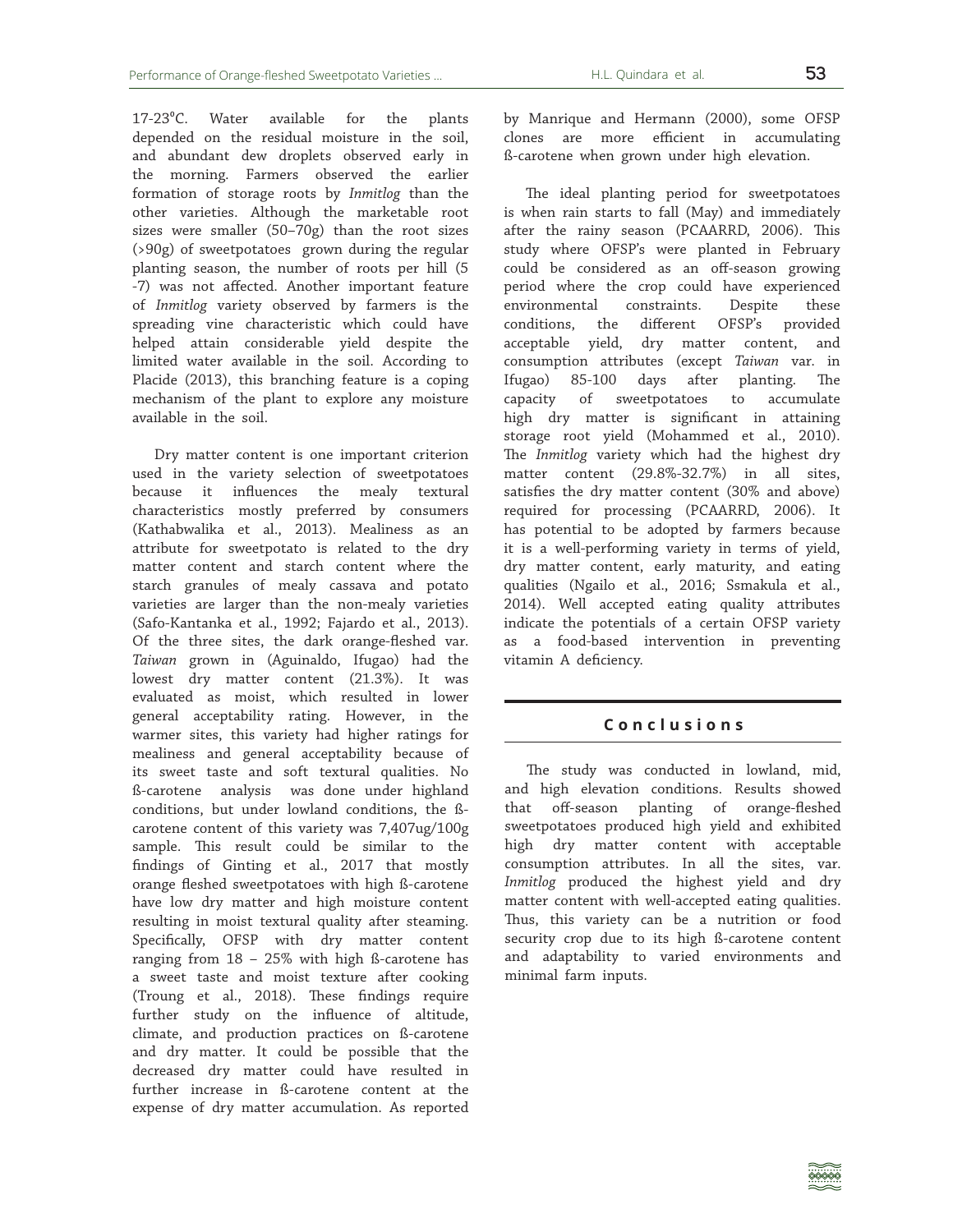## **References**

- Burri, B.J. (2011). Evaluating sweetpotato as an intervention to prevent vitamin A deficiency. *Compr. Rev. Food Science,* 10(2):118 -130. https://onlinelibrary.wiley.com/doi/epd f/10.1111/j.1541-4337.2010.00146.x
- Burri, B.J. (2000). Evaluating Sweetpotato as an Intervention to Prevent Vitamin A Deficiency. *Comprehensive Review in Food Science and Food Safety,* 10(2): 118-130. https://doi.org/10.1111/ j.1541-4337.2010.00146.x
- Dibi, K.E.B., Essis, B.S., N'zue, B., Kouakou, A.M., Zohouri, G.P., Assouan, A.B., & Mourik, T.V. (2017). Participatory selection of orange-fleshed sweetpotato varieties in north and north-east Côte d'Ivoire. Open Agriculture, 2: 83-90. https://www.google.com/url?sa=t&rct=j&q=&es rc=s&source=web&cd=&cad=rja&uact=8 &ved=2ahUKEwiT17SUqJ3tAhVKE6YKHSiQA zAQFjABegQIAhAC&url=https%3A%2F%2Fw ww.degruyter.com%2Fdownloadpdf%2Fjour nals%2Fopag%2F2%2F1%2Farticle-p83.xml&us g=AOvVaw10I9Ext4j\_syGHX5X5mkKM
- Food and Nutrition Research Institute. (1997). Food Composition Tables. Food and Nutrition Research Institute – Department of Science and Technology. Bicutan, Taguig, Metro Manila, Philippines.
- Food and Nutrition Research Institute. (2008). National Nutrition Survey. Food and Nutrition Research Institute – Department of Science and Technology. Bicutan, Taguig, Metro Manila, Philippines.
- Fajardo, D., Haynes, K.G., & Jansky, S. (2013). Starch characteristics of modern and heirloom potato cultivars. *American Journal of Potato Research,* 90: 460–469. https://naldc.nal.usda. gov/download/56778/PDF
- Gemechu, G.E. (2019). Participatory Potato (Solanum tuberosum L) variety development in Ethiopia; A review. *International Journal of Agricultural Extension,* 7(1): 61–75. https://www. researchgate.net/deref/http%3A%2F%2Fdx.doi. org%2F10.33687%2Fijae.007.01.2651
- Ginting, E., Yulifianti, R., & Jusuf, M. (2017). Selected orange fleshed sweetpotato genotypes with high dry matter content and ß-carotene contents. *Acta Horticulturae,* 1152: 367 – 374. https://doi.org/10.17660/ActaHortic.2017. 1152.49
- Kathabwalika, D.M., Chilembwe, E.H.C., Mwale, V.M., Kambera, D., & Njoloma, J.P. (2013). Plant growth and yield stability of orange fleshed sweetpotato (Ipomoea batatas) genotypes in three agroecological zones in Malawi. *Int. Research Journal on Agricultural Soil Science*, 3(11): 383-392.
- Kitahara, K., Nakamura, Y., Otani, M., Hamada, T., Nakayachi, O., & Takahata, Y. (2017). Carbohydrate components in sweetpotato storage roots: their diversities and genetic improvement. *Breeding Science,* 67(1): 62–72. https://www.ncbi.nlm.nih.gov/pmc/articles/ PMC5407920/
- Kurabachew, H. (2015). The role of OFSP (Ipomoea batatas) for combating VAD in Ethiopia: A review. *International Journal of Food Science and Nutrition Engineering,* 5(3): 141- 146.
- Laurie, S.M., & Magoro, M.D. (2008). Evaluation and release of new sweetpotato varieties through farmer participatory selection. *African Journal of Agricultural Research,* 3(10):672 – 676.
- Manrique, K., & Hermann, M. (2000). Effect of G X E interaction on root yield and b- carotene of selected sweetpotato (Ipomomea batatas (L) Lam) varieties and breeding clones. In. *CIP Program Report* 1999-2000. http://www.sweetpotato knowledge.org/wp-content/uploads/2016/02/ Effect-of-GxE-Interaction-on-Root-Yield-and-Betacarotene-Content-of-Selected-Sweetpotato-Varieties-and-Breeding-Clones.pdf
- Mohammed, M.A.H., Alsadon, A.A., & Al- Mohaidib, M.S. (2010). Corn and potato starch as an alternative to Solanum tuberosum micropropagation. *African Journal of Biotechnology,* 9(1): 12-16. https://www.ajol.info/ index.php/ajb/article/view/77763/68184
- Muresan, O., Stan, L., Man, S., Scrob, S., & Muste, S. (2012). Sensory evaluation of bakery products and its role in determining consumer preferences. *Journal of Agroalimentary Processes and Technologies,* 18(4): 304-306. https://